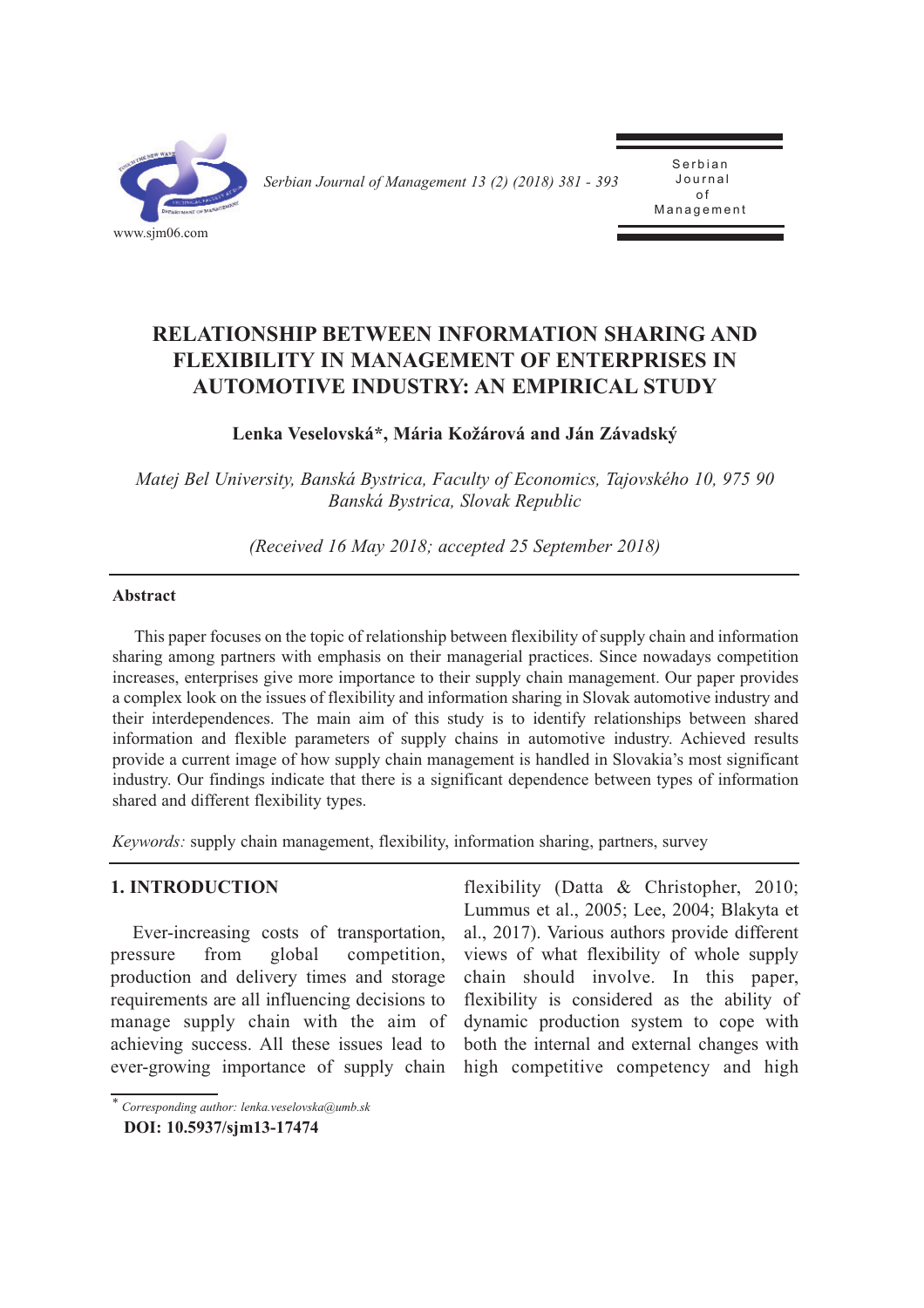economic profitability (Gong, 2008; Sodhi & Tang, 2012). Based on the work of various authors (Das, 2011; Groote & Marx, 2013; Gong, 2008) several types of flexibility can be defined which, for the needs of this research, are contract flexibility, volume flexibility, product mix flexibility, delivery flexibility and manufacturing flexibility.

In order to successfully define such measures, information is essential (Shore, 2014). Information sharing among supply chain partners is a key factor in supply chain management and has widely been regarded as necessary tool to coordinate supply chains activities (Chan & Chan, 2009; Patnayakuni et al., 2014). It is one of the most important topics in supply chain management, but it is not an easy task to perform due to the various challenges. Results of various research studies indicate that information sharing has positive influence on supply chain performance and can significantly affect relationships among supply chain partners (Wu et al., 2013; He et al., 2011; Chen et al., 2014; Hung et al., 2011; Ruel et al., 2015).

In order to overcome supply chain challenges flexibility measures are introduces. However, such strive for flexibility results in increased supply chain dynamics and vulnerability to negative aspects business environment in terms of new types of risks threatening not only an individual enterprise, but whole supply chain (Sukwadi et al., 2013; Voss & Williams, 2013; Cheung et al., 2009). Sharing of information among supply chain partners has therefore become the essential next step in supply chain development. Information became useful as a tool for supply chains to create for themselves a capability to respond to threats and to communicate with, coordinate with, and even to control partners within supply chains (Ye & Farley, 2015). Information sharing can be exploited to obtain a distinct supply chain advantage (Zhu et al., 2015). Moreover, information sharing among partners has been proved to be a prevalent measure used to increase supply chain performance (Baihaqi & Sohal, 2013; Yee, 2007; Uckelmann et al., 2008).

Missing from the current literature, however, is the knowledge of how these two strategic components, information sharing and flexibility, can be integrated. Datta and Christopher (2010) discovered that 'centralized information structure without widespread distribution of information and coordination is not effective in managing uncertainty of supply chain networks, even with increased frequency of information flow'.

Consequently, it is obvious that both information sharing and flexibility have become important research issues in supply chain management. Although they have been studied extensively and frequently, our understanding of sharing information strategically and appropriately in order to increase flexibility of supply chains remains limited. To fill this research gap, this study aims to provide a better understanding of how various components of each of these two issues can cooperate and what impact their mutual coexistence in supply chains can have on its ability to meet the ever-changing business conditions. Empirical analyses have proven to be a beneficial tool to gain valuable information from a high number of organizations applicable for whole set of enterprises. Therefore, a closer look on a national level of a certain industry can provide valuable information which concerning a high number of enterprises sharing certain characteristics (Luthra et al., 2016; Sluis & De Giovanni, 2016; Thun & Hoenig, 2011; Samuel et al., 2011; Groote &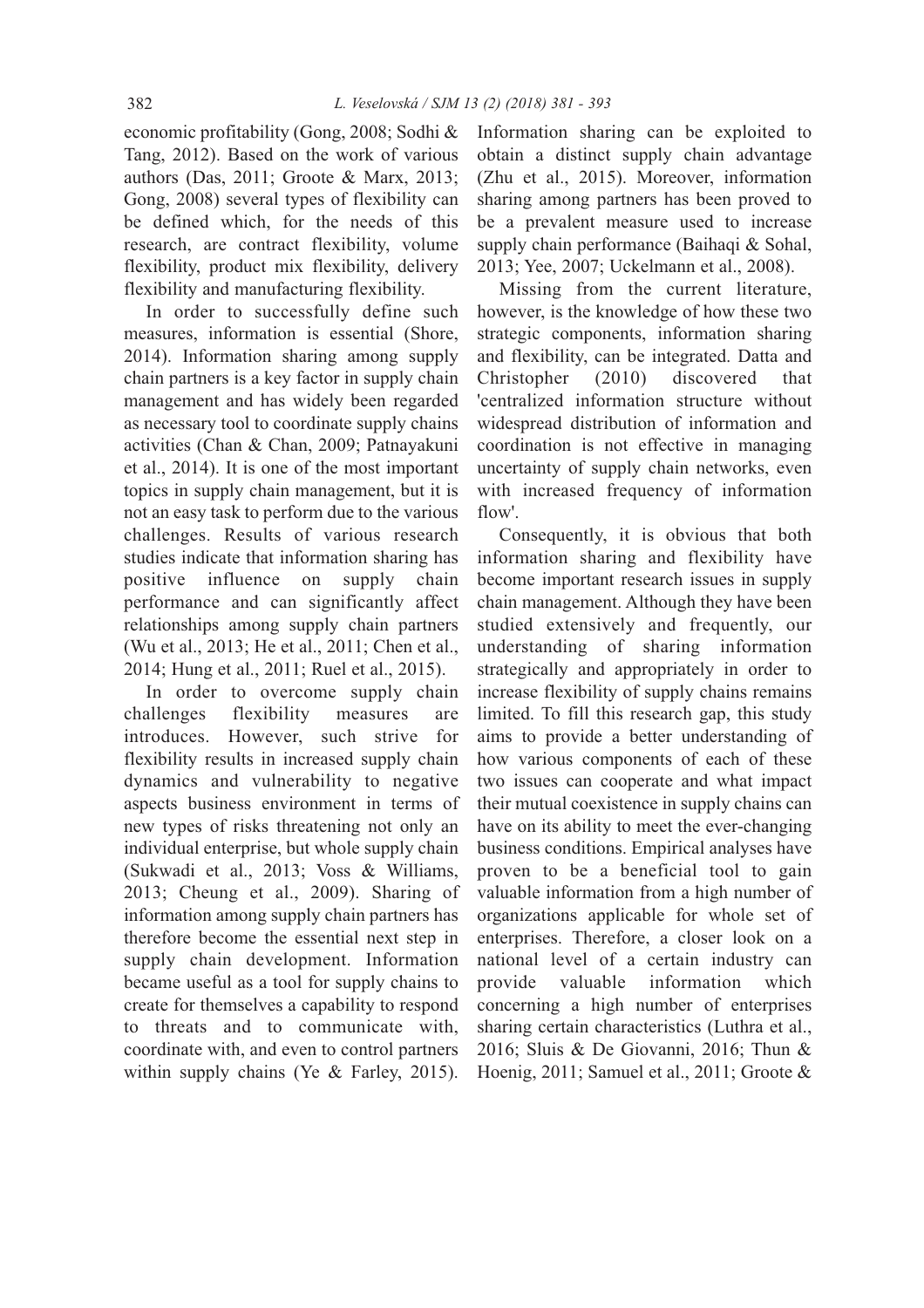Marx, 2013; Christ, 2014; Shin & Eksioglu, 2015; Youn et al., 2014; Brandenburg, 2016). The purpose of this paper is to find answers to questions formulated above. This paper seeks to explore the nature of relationship between information sharing among partners and flexibility of supply chains. The main aim of this study is to identify relationships between shared information and flexible parameters of supply chains in automotive industry. In order to achieve this aim data collected from the perspective of enterprises operating in automotive industry in Slovak republic were used. The study is based on analysis of factors influencing the relationships among components of supply chain dynamics. Deeper research into these relationships can serve as guidance for scientific discussions about efficiency of flexible supply chains and can transcendent the boundaries of automotive industry with focus on further supply chains development not only on a national level, but on global level through the lens of supply chain flexibility.

### **2. METHodoLoGY**

The baseline for our study is empirical research conducted on sample file of 145 enterprises operating in automotive industry. Data was collected during July and September 2017 via a structured questionnaire. Our research sample file was created as a representative sample of the base file. This file consists of Slovak companies classified by the SK NACE classification as companies producing vehicles and vehicle components. Moreover, other criteria were considered, mainly the size of company. The decisive criterion was set according to the European Standard No. 2003/361/EC.

Research was conducted on a file consisting of all Slovak automotive companies. The companies were addressed by email. A questionnaire was used to collect data. It consisted of 11 questions. The questionnaire was completed by 151 companies. In key companies method of structured interviews with company's representatives was used. Overall research the sample consists of 145 companies since 6 companies stated that they neither create partnerships nor share information with partners in supply chain. More detailed structure is provided in Table 1.

With the use of "SPSS Statistics and information about data base set" the representativeness of the sample according to the size of the manufacturing company was verified. Based on data from the Statistical bureau of the Slovak Republic the data base set can characterized. In 2017 there were totally 284 companies operating in Slovak automotive industry. The majority of

| <b>Number of employees</b> | Number of companies | Percentage |  |
|----------------------------|---------------------|------------|--|
| $0 - 9$                    | 66                  | 45.52%     |  |
| $10 - 49$                  | 21                  | 14.48%     |  |
| $50 - 249$                 | 34                  | 23.45%     |  |
| over 250                   | 24                  | 16.55%     |  |
| Total                      | 145                 | $100.00\%$ |  |

*Table 1. Structure of sample file based on the size of company*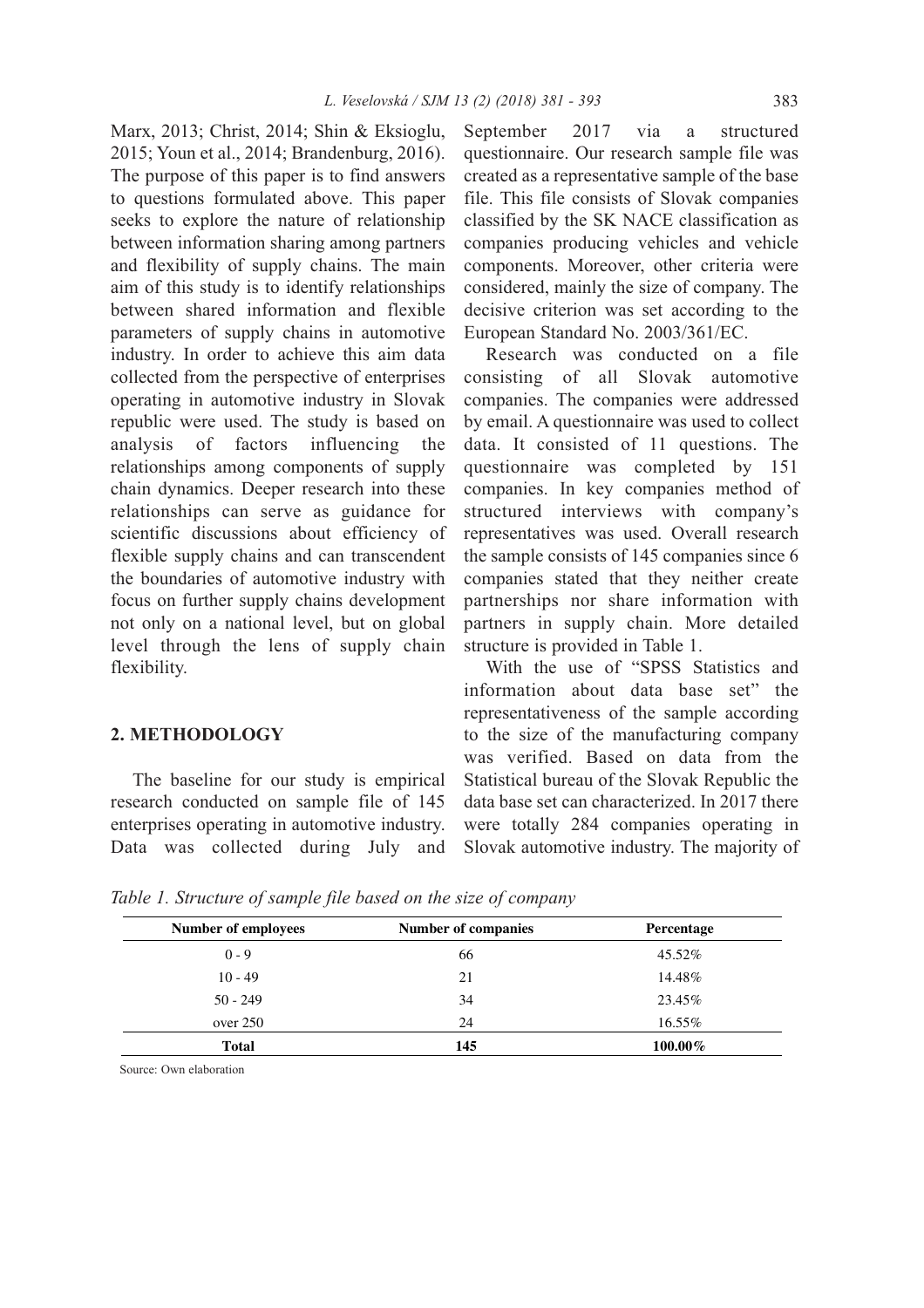them were smaller companies. Table 2 provides information about the structure of base file. There were 114 companies with 9 or less employees and 49 companies with less than 50 employees, which in total represents nearly 60% of all companies operating in Slovak automotive industry (57.39%). Our sample file was structured similarly in order to achieve the representativeness of research results. Companies with less than 50 employees represent precisely 60% of all companies in our sample file. On the other hand, there were 52 companies with more than 250 employees operating on Slovak automotive market at the time of our research (16.55% of all automotive companies). Nearly 19% of our sample file consists of such large companies. The verification of the representativeness of the sample is based on these data.

The majority of companies are mostly small and medium sized companies. Nearly two thirds of them are considered main supplier (62.76%) and many are also suppliers of main component (26.9%).

To verify the representativeness of the sample Chi-square test was used. The null hypothesis assumes that the sample is representative. The alternative hypothesis is an assumption of non – representativeness of the sample. From the mathematician point of view the hypothesis are formulated as:

$$
H_0 = F(x) = G(x); H_1 = F(x) \neq G(x).
$$

Statistics testing in SPSS software is based on following formula (1):

$$
X^{2} = \sum_{j=1}^{r} \frac{(n_{j} - m_{j})^{2}}{m_{j}} \approx X_{(r-1)}^{2}
$$
 (1)

where:

 $X^2$  - is Pearson statistics,

r - is line,

n - is overall frequency in the base set,

m - is measured frequency.

Consequently, the critical value of  $\chi^2$ distribution for (r-1) degrees of freedom and selected level of significance α from tables of critical values of chi square can be identified. However, Chi square test requires the fulfillment of two conditions:

No interval should have zero frequency;

A maximum of 20 % confidence intervals should have frequency less than 5.

The test was performed at a significance level of 95 %. If the critical value is lower than value of tested statistics, null hypothesis is rejected and alternative hypothesis H1 is accepted. Our calculated chi square value was 21.171; it means that the null hypothesis can be accepted. Our sample is representative.

| Number of employees | <b>Number of companies</b> | <b>Percentage</b> |  |
|---------------------|----------------------------|-------------------|--|
| $0 - 9$             | 114                        | 40.14%            |  |
| $10 - 49$           | 49                         | 17.25%            |  |
| $50 - 249$          | 69                         | 24.30%            |  |
| over 250            | 52                         | 18.31%            |  |
| <b>Total</b>        | 284                        | $100.00\%$        |  |

*Table 2. Structure of base file based on the size of company*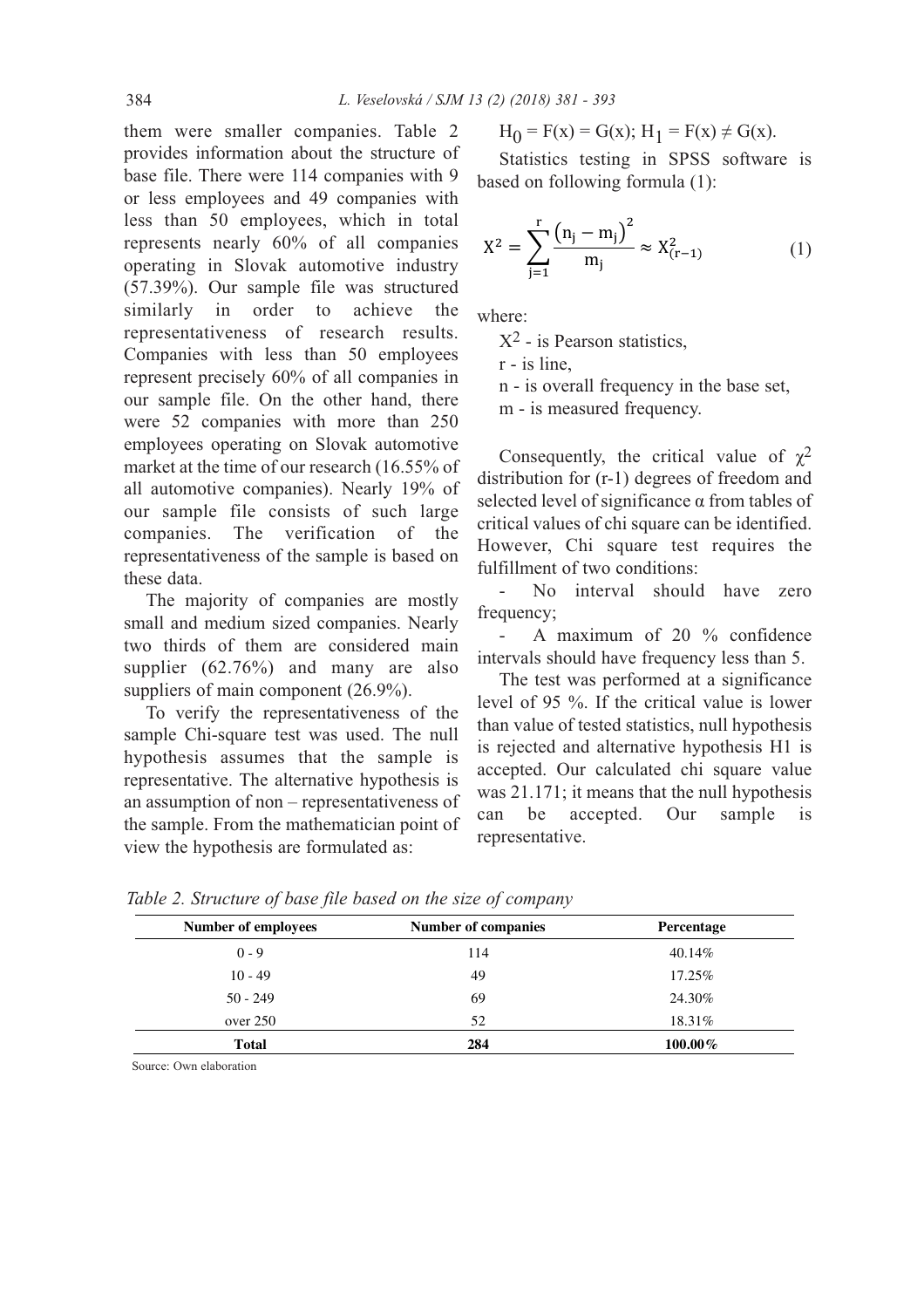Furthermore, Pearson correlation test and Multivariate Regression Analysis were used in order to achieve the main aim of this paper, which is to identify relationships between shared information and flexible parameters of supply chains in automotive industry.

#### **3. RESULTS ANd diSCUSSioN**

#### **3.1. Empirical study results**

Firstly, this research focused on examining the issues of the building partnerships within supply chains and consequently on information sharing with partners. It was discovered that 82.76% of Slovak automotive companies build joint strategies with key partners within their supply chain. However, in the case of 63.33% of these companies, joint strategies are based on contracts. Only 36.67% of these companies base their joint strategies with partners on cooperation. Moreover, they represent less than 30% of all companies in Slovak automotive industry. The types of information that are most commonly shared among partners and how the information is shared were also examined. Results are provided in Table 3 in form of values of correlation coefficients calculated among elements in two sets. The first set of indicators consists of five types of flexibilities as drafted by literature review. Our research examined these flexibilities types: contract flexibility (CFL), volume flexibility (VFL), product mix flexibility (PFL), delivery flexibility (DFL) and manufacturing flexibility (MFL). The second set of indicators consists of various types of information that partners share among each other. These include research and

development (RAD), technological trends (TET), know-how (KNH), direct assistance (DAS), problem solving experiences (PRS), market changes and trends (MCH), marketing experience (MEX), finance (FIN), customer requirements (CRQ) and optimization techniques (OPT). It was discovered that there is a significant positive dependence between contract flexibility and sharing information about customer requirements (0.781). However, the strongest dependence in Slovak automotive industry is between sharing these information and volume flexibility (0.899). This finding indicates that sharing information is a useful tool to flexibly meet customers' requirements in this industry. Moreover, a significant relationship between sharing know-how and both the volume flexibility and manufacturing flexibility was revealed. The potential for improvement lies mainly in the area of delivery flexibility, since there are even some negative correlations among this type of flexibility and some types of shared information. Findings resulting from research and development are clearly not shared enough to generate volume and product mix flexibilities, much less the delivery flexibility. The only significant dependence can be marked in relation with manufacturing flexibility, which is usually the main purpose of sharing this information among partners in automotive industry. Sharing optimizing techniques is also not very common in Slovak automotive industry, which also results in no significant correlating flexibility with the exception of manufacturing flexibility where a medium positive dependence exists. However, this result is not suitable for industry where both optimization and flexibility should be everyday's aims. Furthermore, this issue can be examined from a different point of view.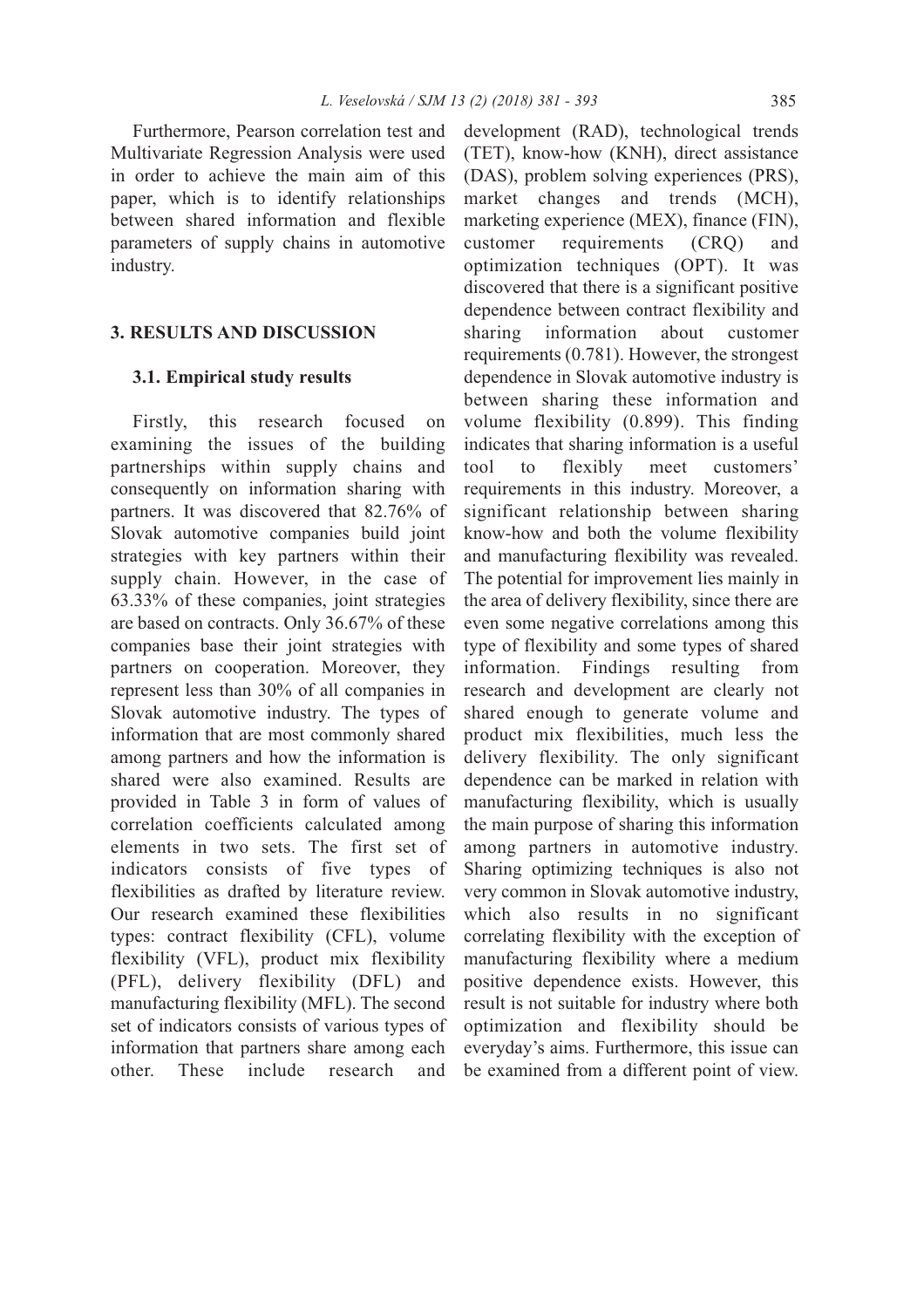Companies were asked to provide data on the nature of information shared. Answers were divided into three categories: products, processes and sources. These findings were examined in relation with flexibility types. These results indicate that sharing information about products has direct impact on volume flexibility and product mix flexibility. Sharing information about processes is significantly correlated with delivery flexibility and manufacturing flexibility. However, sharing information about sources has significant impact only on manufacturing flexibility.

Furthermore, this research looked into forms in which this information is shared. Several options for sharing information were examined. They were technological lectures, conferences, problem-solving visits, temporary employee exchanges, on-site installations, after sale services and business negotiations. Out of those forms, the one that mostly affects flexibility is clearly the latest. Sharing information during business negotiations provides direct effect on all flexibilities. The contract flexibility and delivery flexibility have even a strong dependence with this form of information

sharing among partners in supply chains. Conferences, technological lectures and temporary employee exchanges are not among commonly used forms of sharing information and consequently have no direct impact on any flexibility types. Problemsolving visits are not common among partners in Slovak automotive industry, however there is potential for future development, especially in relation with manufacturing flexibility. An interesting finding is significant negative dependence between after sale services and contract flexibility (-0.398).

Moreover, the results revealed that only 16.55% of companies have at least one back up supplier ready for case when main supplier – partner fails to provide desirable amount of raw material or components or partner fails to deliver them on time. This result indicates lower levels of flexibility of their supply chains since having various suppliers ready is one of the basic tools to increase flexibility. However, this result could indicate higher rate of cooperation between partners in supply chain. Based on this assumption it is possible to look further into this issue using correlation between

| <b>Correlation coefficient</b> | <b>CFL</b> | <b>VFL</b> | <b>PFL</b> | <b>DFL</b> | <b>MFL</b> |
|--------------------------------|------------|------------|------------|------------|------------|
| <b>RAD</b>                     | 0.091      | 0.307      | 0.325      | $-0.009$   | 0.697      |
| TET                            | $-0.144$   | 0.276      | 0.322      | 0.091      | 0.498      |
| <b>KNH</b>                     | 0.205      | 0.701      | 0.520      | 0.113      | 0.721      |
| <b>DAS</b>                     | 0.228      | 0.233      | 0.241      | 0.196      | 0.455      |
| <b>PRS</b>                     | 0.366      | 0.348      | 0.355      | 0.198      | 0.302      |
| <b>MCH</b>                     | 0.348      | 0.296      | 0.206      | $-0.103$   | 0.008      |
| <b>MEX</b>                     | 0.401      | 0.201      | 0.077      | $-0.006$   | 0.129      |
| <b>FIN</b>                     | 0.417      | 0.395      | 0.349      | 0.338      | 0.402      |
| <b>CRQ</b>                     | 0.781      | 0.899      | 0.566      | 0.050      | 0.542      |
| <b>OPT</b>                     | 0.006      | $-0.014$   | 0.028      | $-0.163$   | 0.317      |

*Table 3. Dependences among flexibility types and types of information shared*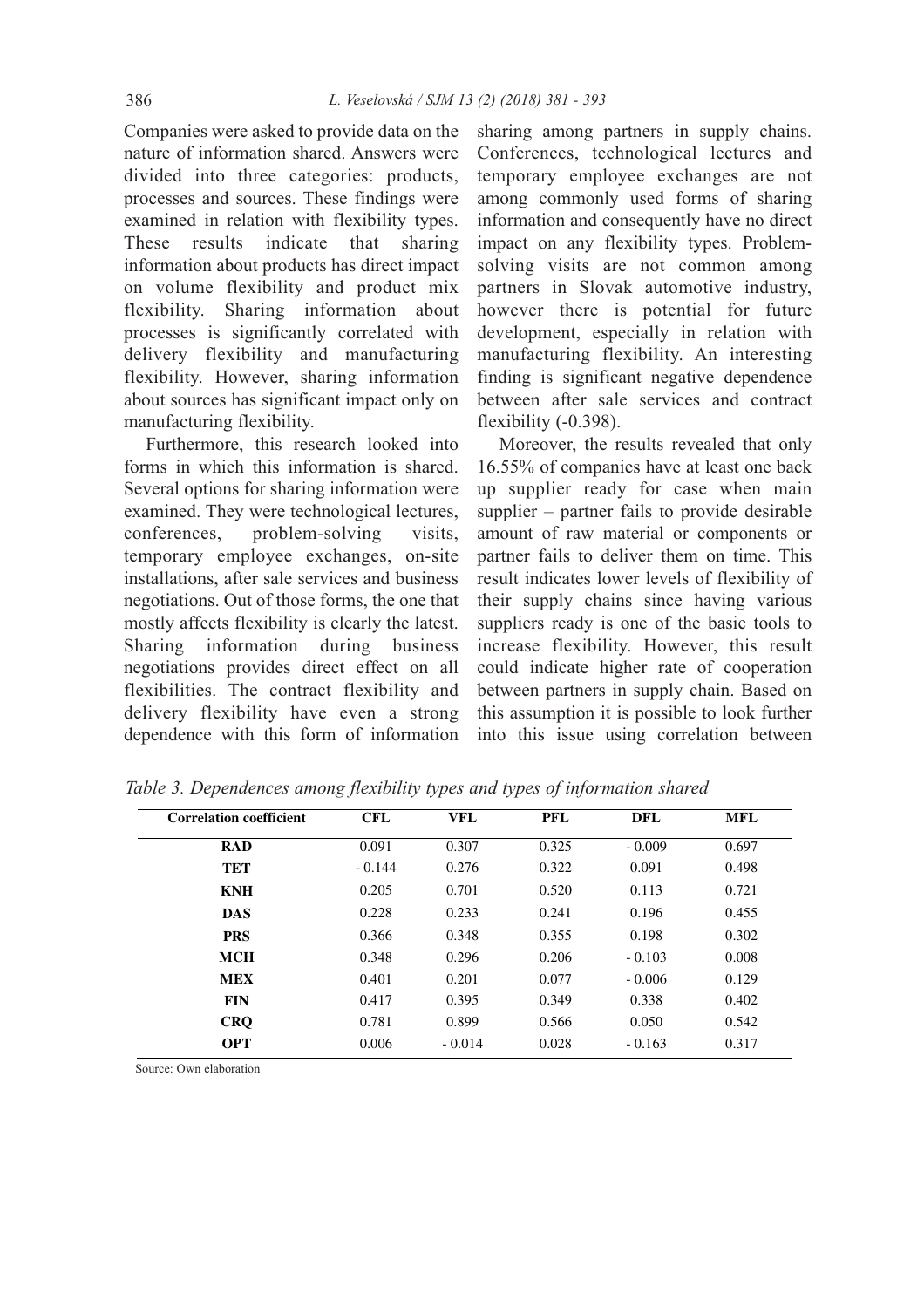these results and level of trust among partners in supply chain.

According to the data an assessment of the quantitative measure of some type of correlation and dependence between having a back up supplier ready and various aspects of flexibility was conducted which revealed that there is medium positive correlation between preparing for contingences and contract flexibility. This result indicates that even though this flexibility is a significant issue for companies that pay attention to this matter, not many companies in Slovak automotive industry yet focus on achieving flexibility by having a back up supplier ready. This finding can be explained by significant negative dependence between preparing for contingences and trust among partners. Moreover, it was discovered that there is a medium direct dependence between delivery flexibility and preparing for contingences in Slovak automotive industry. This finding is rather surprising since these aspects should be closely related. Slovak automotive industry does not pay enough attention to issue of flexibility. Most partnerships are still based mainly on signed contracts and changes have to be discussed by all parties involved. Over two thirds of companies stated this fact as their common operational practice (69.66%).

The concept of supply chain flexibility was further studied in relation with various aspects identified as essential for successful partnerships as a premise of information sharing. Table 4 provides the values of correlation coefficients between types of flexibility and key partnership prerequisite. This research examined whether there is dependence between flexibility and some of the key aspects of partnership such as trust (TRS), honesty (HNS), reliability (RLB) and commitment (CMT).

Data provided indicates that contact flexibility is directly dependent on both trust and reliability. However, manufacturing, volume and product mix flexibilities are not significantly influenced by any partnership aspects. Delivery flexibility shows a strong direct dependence with reliability of partner. The relationship between this flexibility type and trust is also significant. The potential for future development is clear based on these results, however nowadays these results indicate that the key partnership prerequisites have no impact on flexibility in Slovak automotive supply chains.

Discovered relationships among flexibility types and types of information shared are considered key findings. Therefore, a simple model of dependences was created (Figure 1). This figure illustrates the most significant relationships discovered in this study. The most obvious fact is that delivery flexibility does not have any significant dependence with any of information shared types. The factor of customer requirements shares significant dependences with four flexibility types, which is the most of all. The factor of know-

| <b>Correlation coefficient</b> | <b>CFL</b> | VFL      | <b>PFL</b> | DFL   | <b>MFL</b> |
|--------------------------------|------------|----------|------------|-------|------------|
| <b>TRS</b>                     | 0.311      | 0.054    | $-0.032$   | 0.402 | $-0.168$   |
| <b>HNS</b>                     | 0.226      | $-0.085$ | $-0.125$   | 0.173 | 0.067      |
| <b>RLB</b>                     | 0.690      | 0.105    | 0.095      | 0.712 | $-0.075$   |
| <b>CMT</b>                     | 0.133      | 0.080    | 0.007      | 0.125 | 0.034      |

*Table 4. Dependences among significant partnership issues and flexibility types*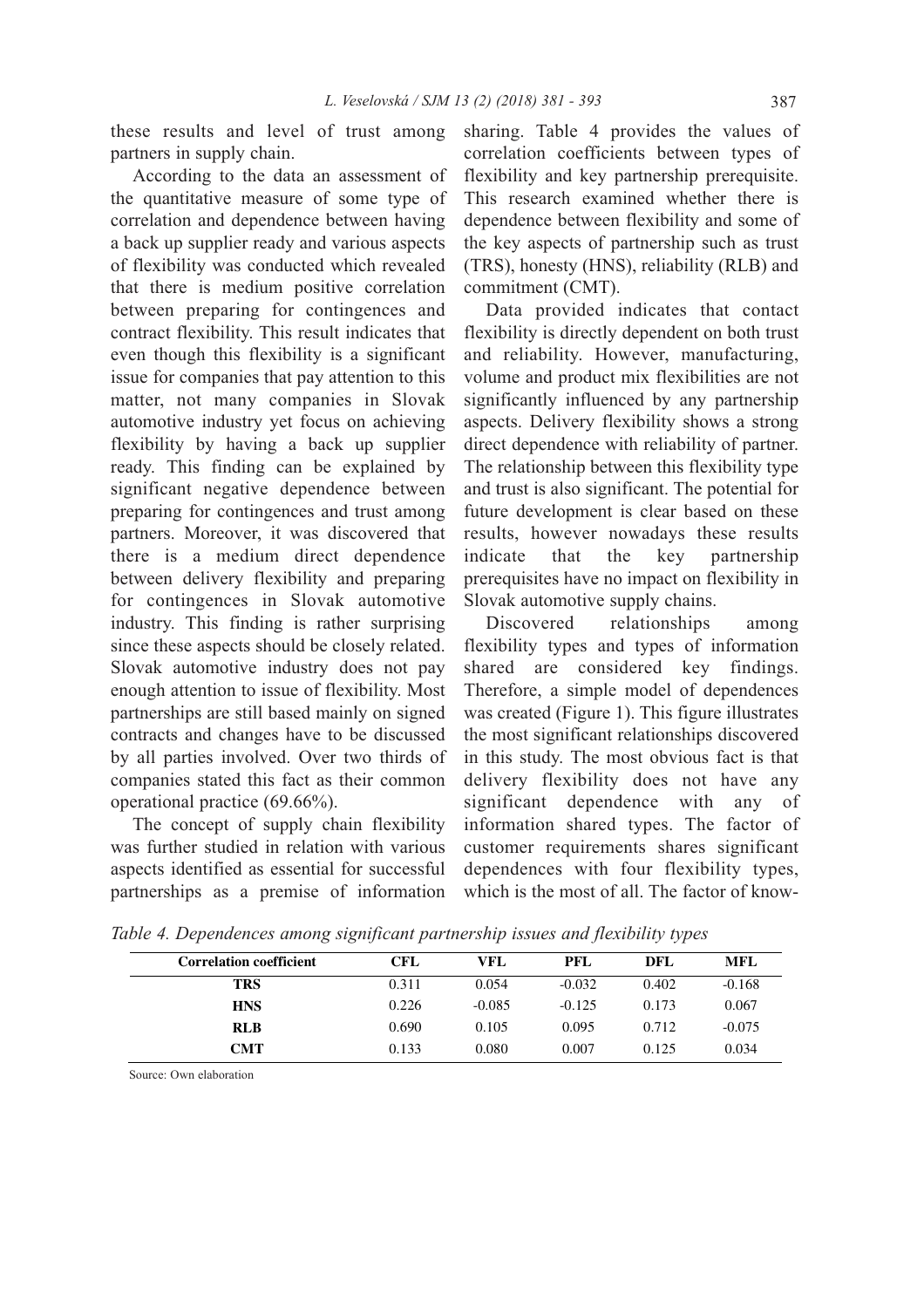

*Figure 1. Model of dependences among flexibility types and types of information shared*

how relates with all flexibility types with the exception of contract flexibility and delivery flexibility. Moreover, manufacturing flexibility shares the highest number of significant relationships with selected types of information shared.

### **3.2. Discussion**

In order to further explore the relationships between shared information and flexible parameters of supply chains in automotive industry and to achieve statistically valuable results multivariate regression model was formulated and tested. Firstly, our assumption was that there is a direct positive correlation between level of flexibility and type of information shared. Results indicate that the levels of correlation are not significant enough to confirm this assumption. However, the exceptions were three types of information shared which are significantly correlated with enterprise's level of flexibility. They are research and development, know-how and customer requirements. The second assumption stated there is a direct positive correlation between

level of flexibility and category of information shared. These categories are product, process and sources. This assumption was not confirmed. Thirdly, existence direct positive correlation between level of flexibility and form of information sharing was examined. With the exception of business negotiations these correlations are insignificant. This research also examined the nature of relationship between level of flexibility and position of enterprise in its supply chain. Assumption was that this relationship is significantly correlated. Our results indicate that there is a significant correlation between these factors. Therefore, it can be concluded that position of enterprise in its supply chain significantly affects the levels of flexibility. Similar results were obtained by Choi & Hartley (1996), however, the main focus of their study was not just on flexibility, but also on other supply chain quality aspects such as price and reliability in order to ascertain the best supplier selection practices. Furthermore, Mishra et al. (2017) discovered the importance of relationship between flexibility and position in supply chain. Their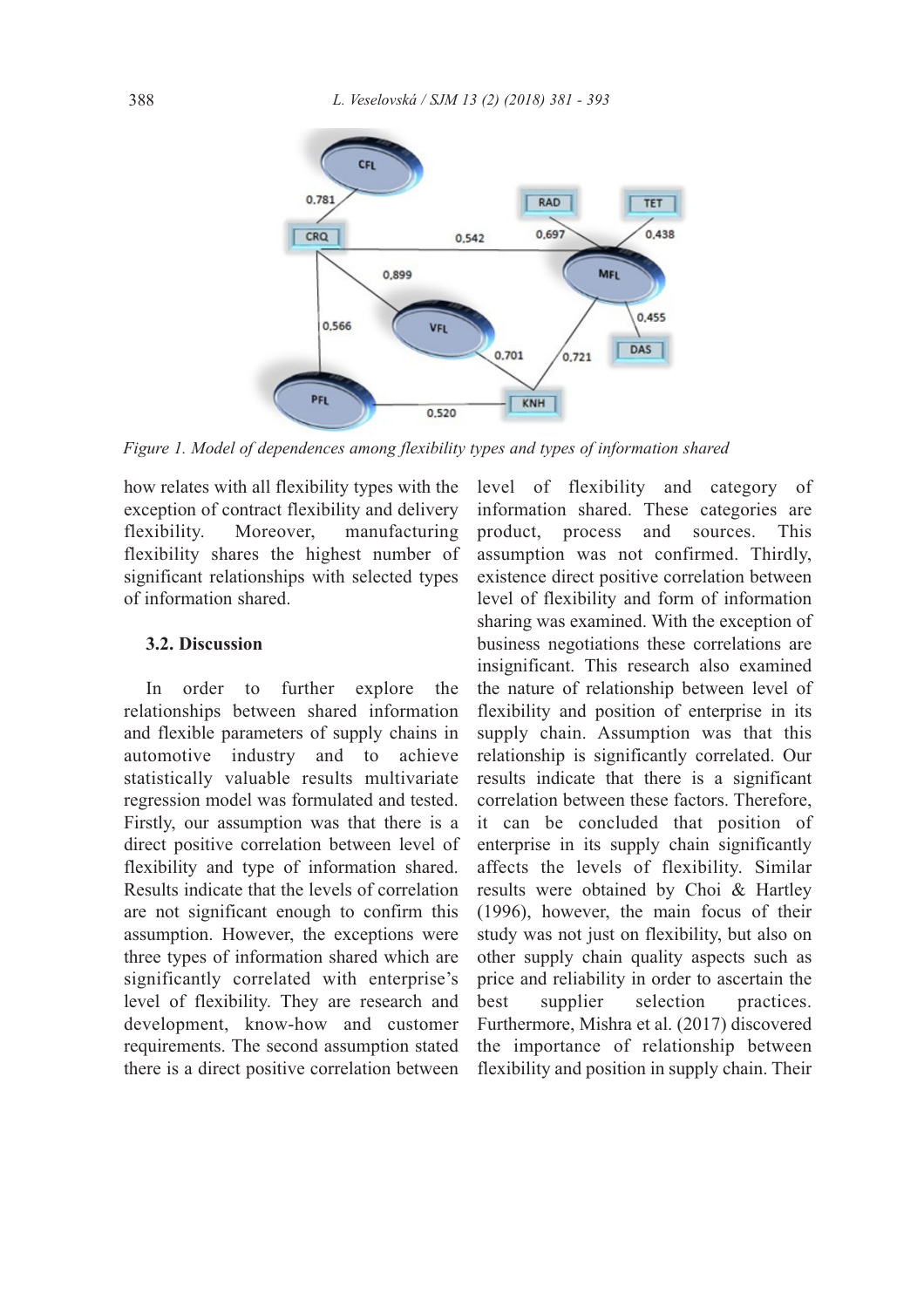focus was only on manufacturing flexibility; therefore, the opportunity to draw comparisons is limited to this one type of supply chain flexibility, whereas in our study the focus was on various other flexibility types. On the other hand Manders et al. (2016) found no connection between flexibility and organization's positions in the supply chain. They concluded that there is no support for overall supply chain flexibility based on its individual aspects. These results provide a valuable source for comparisons in terms of supply chain flexibility and position in supply chain, however there are limitations since their study was conducted on a significantly different sample file. The main focus was on enterprises operating in food industry with emphasis on those organizations that provide transportation services.

There was also assumed that size of enterprise has an impact on level of supply chain flexibility. This assumption was proven correct. It was discovered that bigger enterprises perceive their supply chains as more flexible. Our conclusion is that higher levels of supply chain flexibility are more likely achieved by bigger enterprises. The last assumption focused on relationship between level of supply flexibility and extant of information shared. Our results indicate that there is a significant dependence. Our conclusion is that enterprises in more flexible supply chains are associated with higher extant of enterprise's willingness to share information.

The idea of developing supply chain flexibility through increasing the quality of relationships among its partners is not a novel concept. There are several studies which provided valuable evidence to the importance of this issue (Kim et al., 2010; Song et al., 2008; Rezaei et al., 2015; Chan

& Chan, 2009). However, this concept has not yet been fully developed in compliance with ever-increasing global competition and in regard with customer requirements which change often and rapidly. Therefore, the need to design supply chains as agile systems could be the answer to this need. Building partnerships among key members of supply chains and sharing information them can become a useful tool to help increase this much needed flexibility and consequently to improve the performance of entire supply chains. However, our results proved that only certain specific aspects of information sharing among partners help achieve flexibility of whole supply chain. They are mainly the factor of reliability of partner which affects both the contract and delivery flexibility in supply chain. The majority of information concerning business activities throughout the supply chain is shared only during business negotiations. A significant potential for improvement lies in this area of supply chain management. Enterprises should also focus on the character of information shared with partners in supply chains. Information concerning customer requirements, know-how and research and development can all significantly affect supply chain flexibility, specifically volume, contract and manufacturing flexibilities.

## **4. CoNCLUSioN**

The main purpose of our research was to identify correlation relationships between shared information and flexible parameters of supply chains in automotive industry. In order to achieve this goal data provided by Slovak companies operating in automotive industry was used via survey. Our paper provides the overview of how various types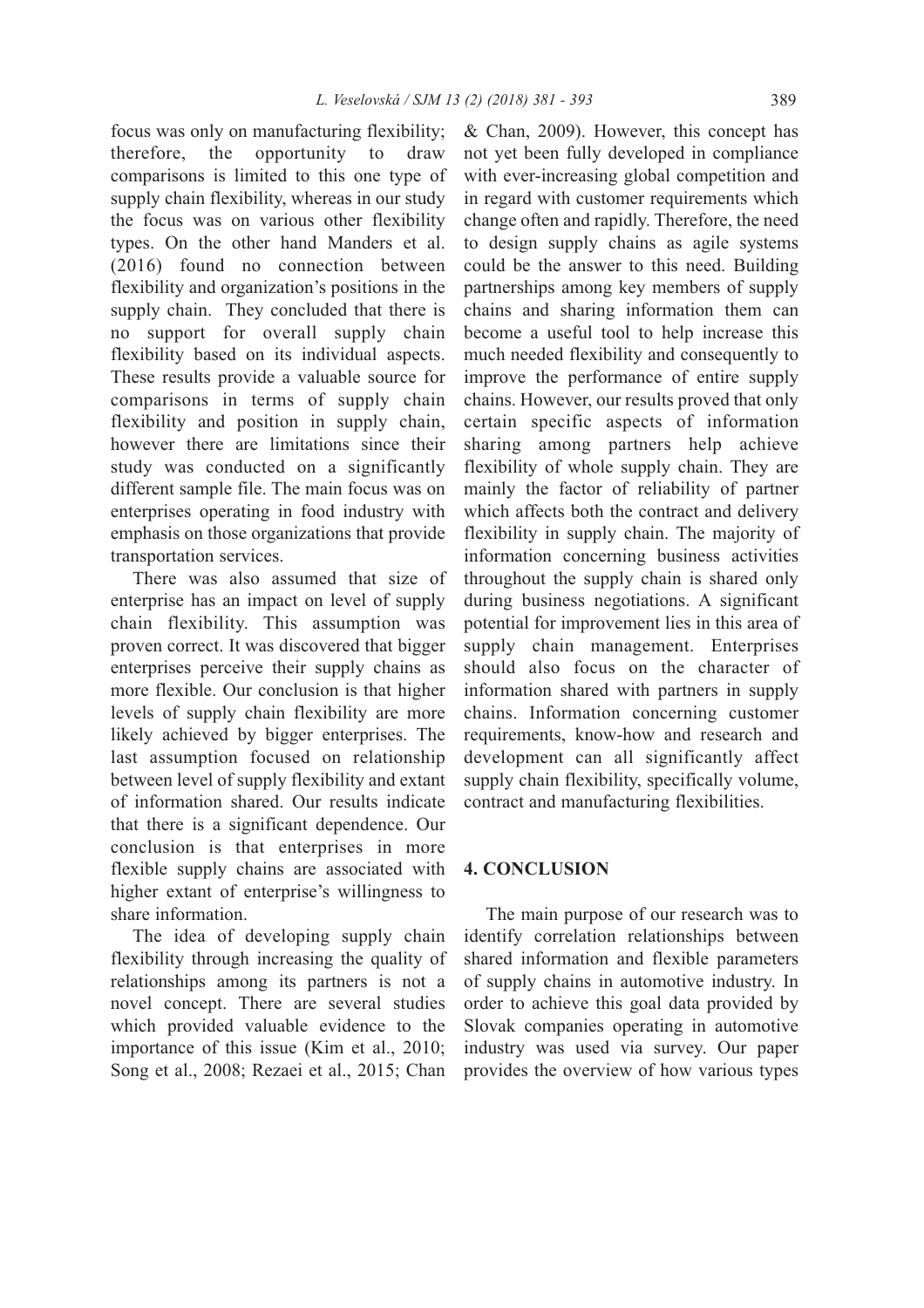of flexibility correlate with sharing information. The parameters examined describe not only the current state in Slovak automotive industry, but also provide areas where improvement can be essential in order to achieve desirable results by companies involved. These findings provide valuable guidelines for managers in practice since they reveal potential threats to supply chain performance and opportunities to further increase the resilience of their supply chain by creating partnerships through critical forms of information sharing. Appling measures targeting the volume and contract flexibility can also help increase company's ability to meet customers' requirements. Nowadays, reliability is the most important characteristic of desirable supply chain partner. It is even more important and has more impact on joint flexibility than other characteristics such as honesty, trust and commitment. Learning from the best possible benchmarks can assist managers to gain competitive advantage in current rapidly changing conditions on global markets which is nowadays proving essential for survival of Slovak automotive companies, especially under the pressure of Asian manufacturing companies.

This paper contributes to current research field of business enterprises and management science by providing an overview of how managers in practice can locate an interesting source of competitive opportunity by analyzing their supply chains. The relationship between partners is the key factor of success of whole supply chain and consequently the quality of information they assist among each other is the foundation of achieving an agile and responsive supply chain especially in highly competitive industry such as the automotive industry. Furthermore, the results presented in this

research study serve as an interesting starting point for researchers interested in supply chain flexibility and information sharing within supply chain. This paper can assist in future development of this research topic and provide foundation for further research into connections of these two significant issues in supply chain management. Therefore, this topic is an appropriate area to research as companies nowadays strive to improve supply chain performance by revising existing industry practices. However, the main limitation of this research was the complexity of this issue. Many ideas for further research studies can be found in focusing on some of the particular problems stated above, which can be further examined in more detailed in order to provide more accurate guidelines for managers in practice in terms of forms and types of information sharing thorough the supply chain. The study of particular measures applied to achieve flexibility was omitted, even though it might be interesting to examine how some measures other that information sharing can affect supply chain flexibility. This paper provides a complex look on this issue within Slovak automotive industry using a representative sample of companies.

## **References**

Baihaqi, I., & Sohal, A.S. (2013). The impact of information sharing in supply chains on organisational performance: an empirical study. Production Planning & Control: The Management of Operations, 24 (8-9), 743-758.

Blakyta, G., Matusova, O., Lanovska, H., & Adamenko, V. (2017). Integral assessment of business environment security. Problems and perspectives in management, 15 (4),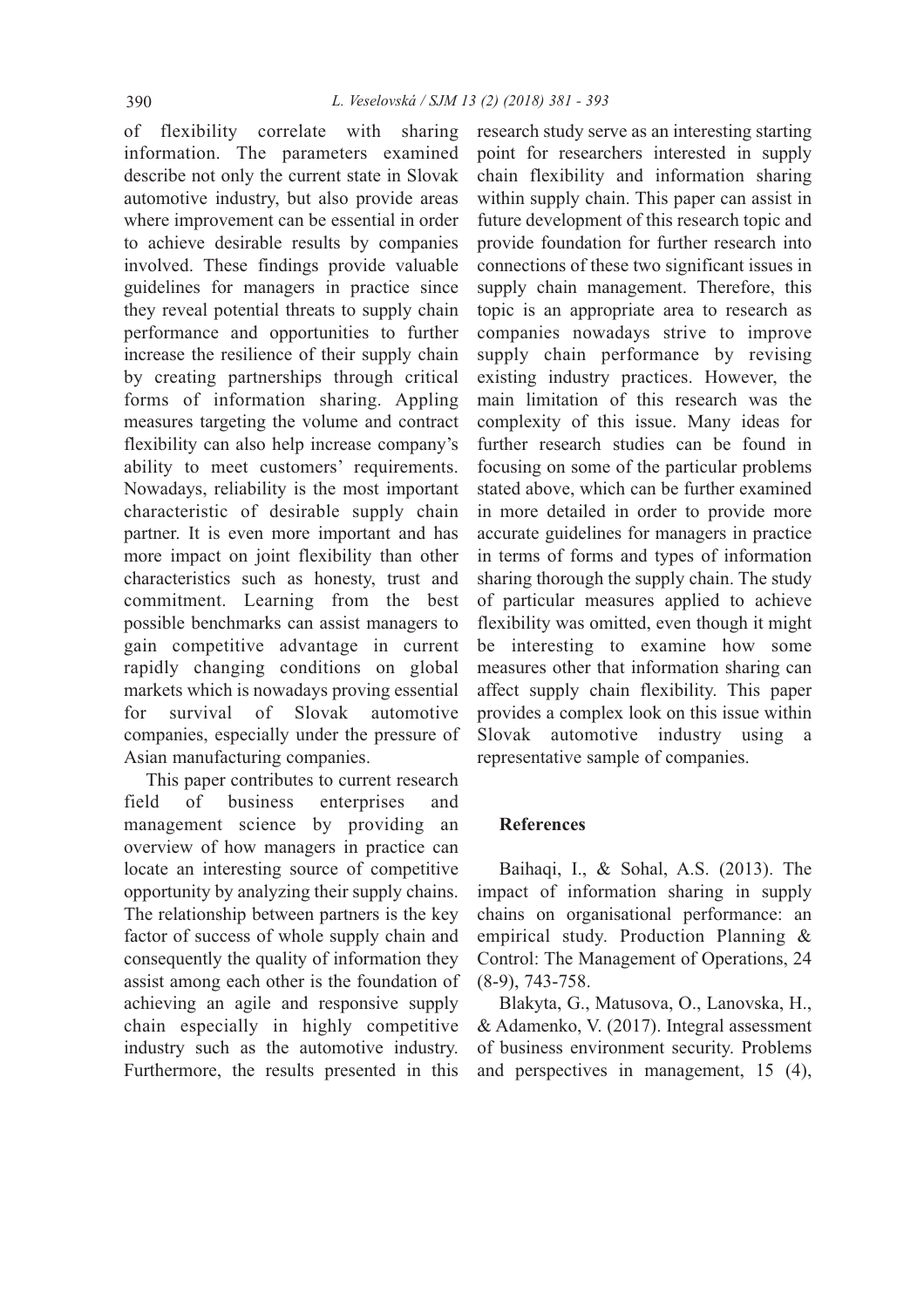## **ОднОс Између размене ИнфОрмацИја И флексИбИлнОстИ управљању предузећем у аутОмОбИлскОј ИндустрИјИ: емпИрИјска аналИза**

#### **Lenka Veselovská\*, Mária Kožárová, Ján Závadský**

#### **Извод**

Овај рад се фокусира на односе између флексибилности ланца снабдевања и размене информација међу партнерима, са нагласком на њихову менаџмент праксу. С обзиром да се конкуренција данас повећава, предузећа придају већи значај управљању ланцем снабдевања. Рад приказује сложено питање флексибилности и размене информација у словачкој аутомобилској индустрији и њихову међузависност. Главни циљ ове студије је идентификација повезаности између размене информација и флексибилности ланаца снабдевања у аутомобилској индустрији. Добијени резултати дају тренутну слику о томе како се руководи менаџментом ланца снабдевања у најзначајнијој индустрији у Словачкој. Pезултати показују да постоји значајна зависност између типова информација које се деле и различитих типова флексибилности.

*Кључне речи:* управљање ланцем снабдевања. флексибилност, дељење информација, партнери, преглед

#### 280-292.

Brandenburg, M. (2016). Supply chain efficiency, value creation and the economic crisis – An empirical assessment of the European automotive industry 2002–2010. International Journal of Production Economics, 171, 321-335.

Chan, H.K., & Chan, F.T.S. (2009). Effect of information sharing in supply chains with flexibility. International Journal of Production Research, 47 (1), 213–232.

Chen, J.V., Wang, C.L., & Yen, D.C. (2014). A causal model for supply chain partner's commitment. Production Planning & Control: The Management of Operations, 25 (9), 800-813.

Cheung, D.K.K., Welford, R.J., & Hills, P.R. (2009). CSR and the environment: business supply chain partnerships in Hong Kong and PRDR, China. Corporate Social Responsibility and Environmental Management, 16 (5), 250–263.

Choi, T.Y., & Hartley, J.L. (1996). An exploration of supplier selection practices across the supply chain. Journal of Operations Management, 14 (4), 333-343.

Christ, K.L. (2014). Water management accounting and the wine supply chain: Empirical evidence from Australia. The British Accounting Review, 46 (4), 379-396.

Das, K. (2011). Integrating effective flexibility measures into a strategic supply chain planning model. European Journal of Operational Research, 211 (1), 170–183.

Datta, P.P., & Christopher, M.G. (2010). Information sharing and coordination mechanisms for managing uncertainty in supply chains: a simulation study. International Journal of Production Research, 49 (3), 765–803.

Gong, Z. (2008). An economic evaluation model of supply chain flexibility. European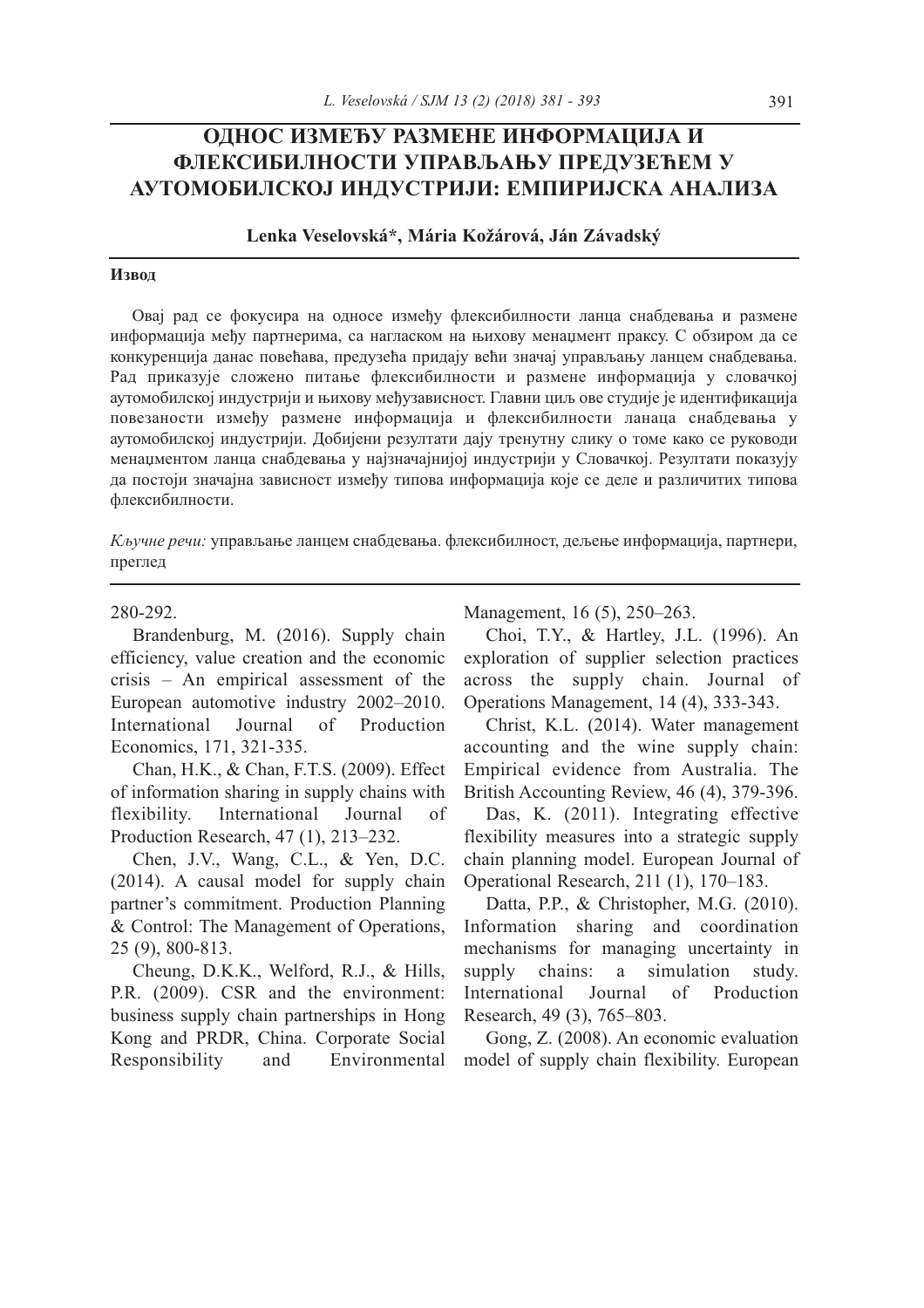Journal of Operational Research, 184 (2), 745–758.

Groote, S.E., & Marx, T.G. (2013). The impact of IT on supply chain agility and firm performance: An empirical investigation. International Journal of Information Management, 33 (6), 909-916.

He, Q., Gallear, D., & Ghobadian, A. (2011). Knowledge transfer: The facilitating attributes in supply-chain partnerships. Information Systems Management, 28 (1), 57-70.

Hung, W.H., Ho, C.F., Jou, J.J., & Tai, Y.M. (2011). Sharing information strategically in a supply chain: antecedents, content and impact. International Journal of Logistics Research and Applications, 14 (2), 111-133.

Kim, D.Y., Kumar, V., & Kumar, U. (2010). Performance assessment framework for supply chain partnership. Supply Chain Management: An International Journal, 15 (3), 187-195.

Lee, H.L. (2004). Triple A-supply chain. Harvard business review, 82 (10), 102-112.

Lummus, R.R., Vokurka, R.J., & Duclos, L.K. (2005). Delphi study on supply chain flexibility. International Journal of Production Research, 43 (13), 2687–2708.

Luthra, S., Garg, D., & Haleem, A. (2016). The impacts of critical success factors for implementing green supply chain management towards sustainability: an empirical investigation of Indian automobile industry. Journal of Cleaner Production, 121, 142-158.

Manders, J.H.M., Caniëls, M.C.J., & Ghijsen, P.W.T. (2016). Exploring supply chain flexibility in a FMCG food supply chain. Journal of Purchasing and Supply Management, 22 (3), 181-195.

Mishra, D., Sharma R.R.K., Gunasekaran, A., Papadopoulos T., & Dubey, R. (2017). Role of decoupling point in examining manufacturing flexibility: an empirical study for different business strategies. Total Quality Management and Business Excellence, Retrieved March 17, 2018, from https://www.tandfonline.com/doi/full/10.108 0/14783363.2017.1359527

Patnayakuni, R., Rai, A., & Seth, N. (2014). Relational antecedents of information flow integration for supply chain coordination. Journal of Management Information Systems, 23 (1), 13-49.

Rezaei, J., Ortt, R. & Trott, P. (2015). How SMEs can benefit from supply chain partnerships. International Journal of Production Research, 53 (5), 1527-1543.

Ruel, S., Samuel, K.E. & Vignard, N. (2015). Collaboration and information sharing in an internal supply chain during an innovation project. Supply Chain Forum: An International Journal, 14 (4), 32-41.

Samuel, K.E., Goury, M.-L., Gunasekaran, A., & Spalanzani, A. (2011). Knowledge management in supply chain: An empirical study from France. The Journal of Strategic Information Systems, 20 (3), 283- 306.

Shin, S., & Eksioglu, B. (2015). An empirical study of RFID productivity in the U.S. retail supply chain. International Journal of Production Economics, 163, 89- 96.

Shore, B. (2014). Information sharing in global supply chain systems. Journal of Global Information Technology Management, 4 (3), 27-50.

Sluis, S., & De Giovanni, P. (2016). The selection of contracts in supply chains: An empirical analysis. Journal of Operations Management, 41, 1-11.

Sodhi, M.S., & Tang, C. S. (2012). Strategic approaches for mitigating supply chain risks. International Series in